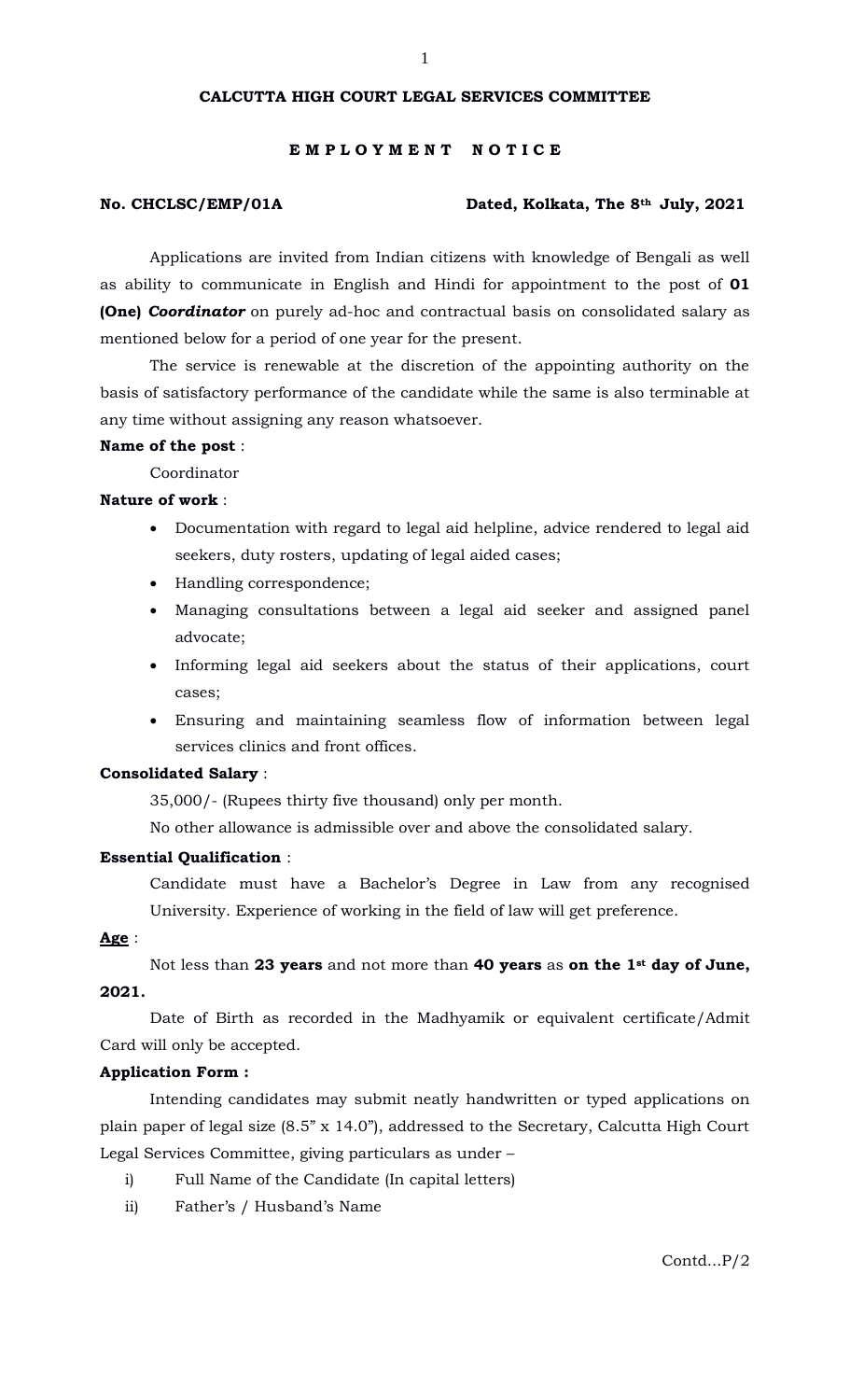- iii) Name of the Post applied for
- iv) Date of Birth (self attested photocopy of Madhyamik or equivalent certificate/Admit Card shall accompany the application)
- v) Actual age as on 01.06.2021
- vi) Address (present and permanent) with mobile number and email ID/address (Mandatory)
- vii) Educational qualification (self attested photocopies of necessary documents shall accompany the application)
- viii) Experience, if any, with nature of activities performed (self attested photocopies of certificate of experience shall accompany the application)
- ix) Nationality

Intending candidates may also download their application formats **(Annexure-I)** from the website of the Calcutta High Court [\(www.calcuttahighcourt.gov.in](http://www.calcuttahighcourt.gov.in/)) and the filled up format may be sent by post or be delivered by hand to the Office of the Calcutta High Court Legal Services Committee, (Ground floor), Centenary Building, High Court, Calcutta, 3, Esplanade Row West, Kolkata – 700001.

Full signature of the candidate with date must be given at the bottom of the application.

### **Essential Supporting documents required:-**

- 1. One recent passport size photograph duly signed by the candidate to be pasted on the top right corner of the application format.
- 2. One self-addressed envelope of the size of 25 cm x 11 cm with postal stamp of **Rs. 45/-** affixed on it together with another recent passport size photograph duly signed by the candidate (for communication through registered/speed post from this end).
- 3. Self-attested photocopies of documents in support of Date of birth (Madhyamik or equivalent certificate/admit card).
- 4. Self-attested photocopies of educational qualifications (10th standard, 12<sup>th</sup> standard, B.A LL.B/LL.B) and other qualification, if any.
- 5. Self-attested photocopies of Experience Certificate in the field of Law, if any.
- 6. "No objection certificate" from concerned Employer in case of serviceholder(s).

## **Last Date of submission of filled-up Application Form :- Up to 04.45 P.M. on 26.07.2021**

Incomplete applications/unsigned applications/applications submitted without proper signature or requisite documents will be summarily rejected without prior intimation/notice. No further communication, in this regard, will be entertained.

Contd...P/3

2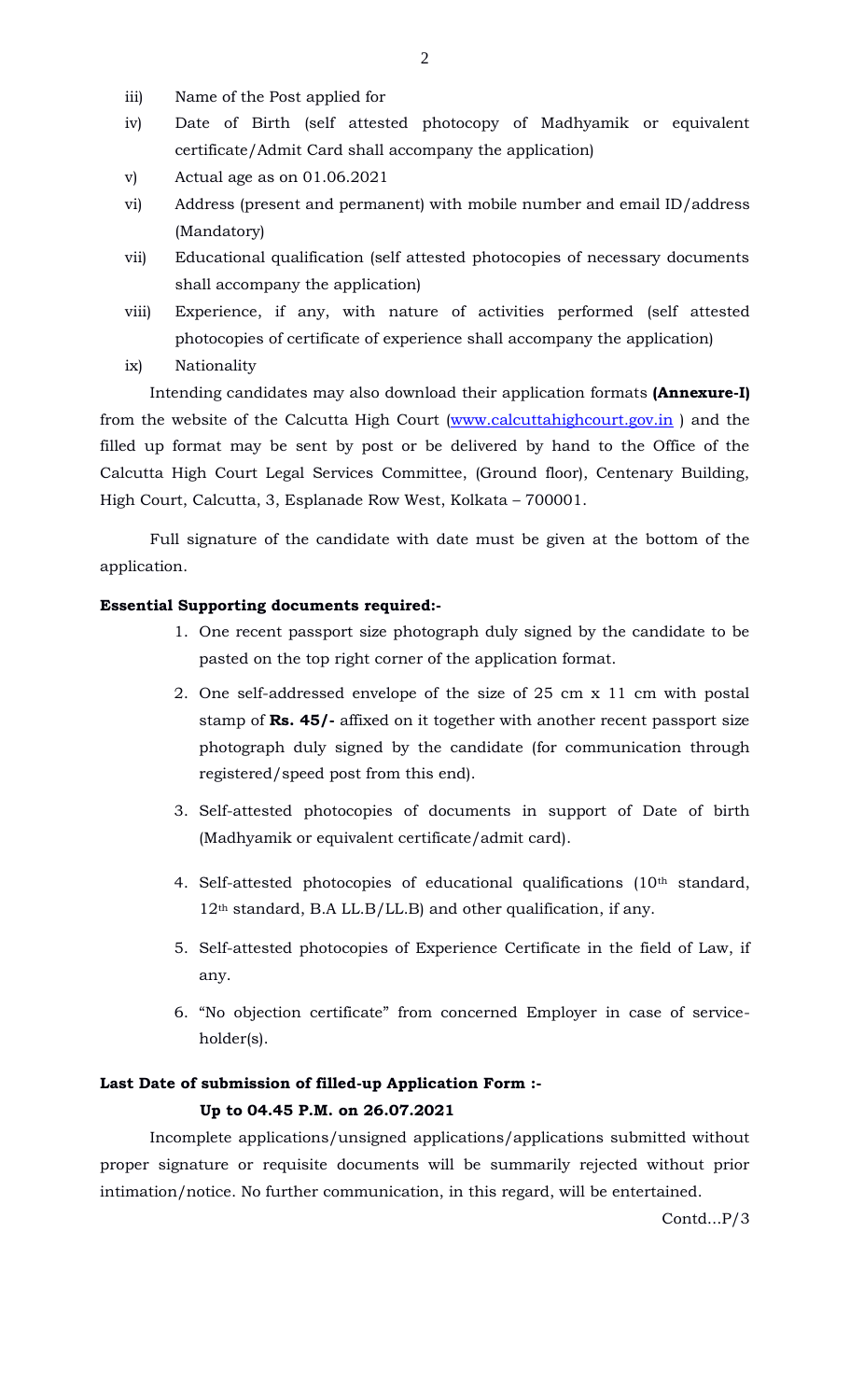Walk-in-Interview

#### **Submission of Application :**

Every application must be submitted in a closed envelope *mentioning therein the post applied for on the top*, which shall have to reach the office of the undersigned (1st Floor, Main Building, High Court, Calcutta) **latest by 04.45 P.M. on 26.07.2021.** Any application reaching the office after such date & time shall not be considered, even though the same may have been posted well in advance.

For further announcements, all concerned are requested to follow the Court's website [www.calcuttahighcourt.gov.in](http://www.calcuttahighcourt.gov.in/)

Sd/-

 Secretary Calcutta High Court Legal Services Committee